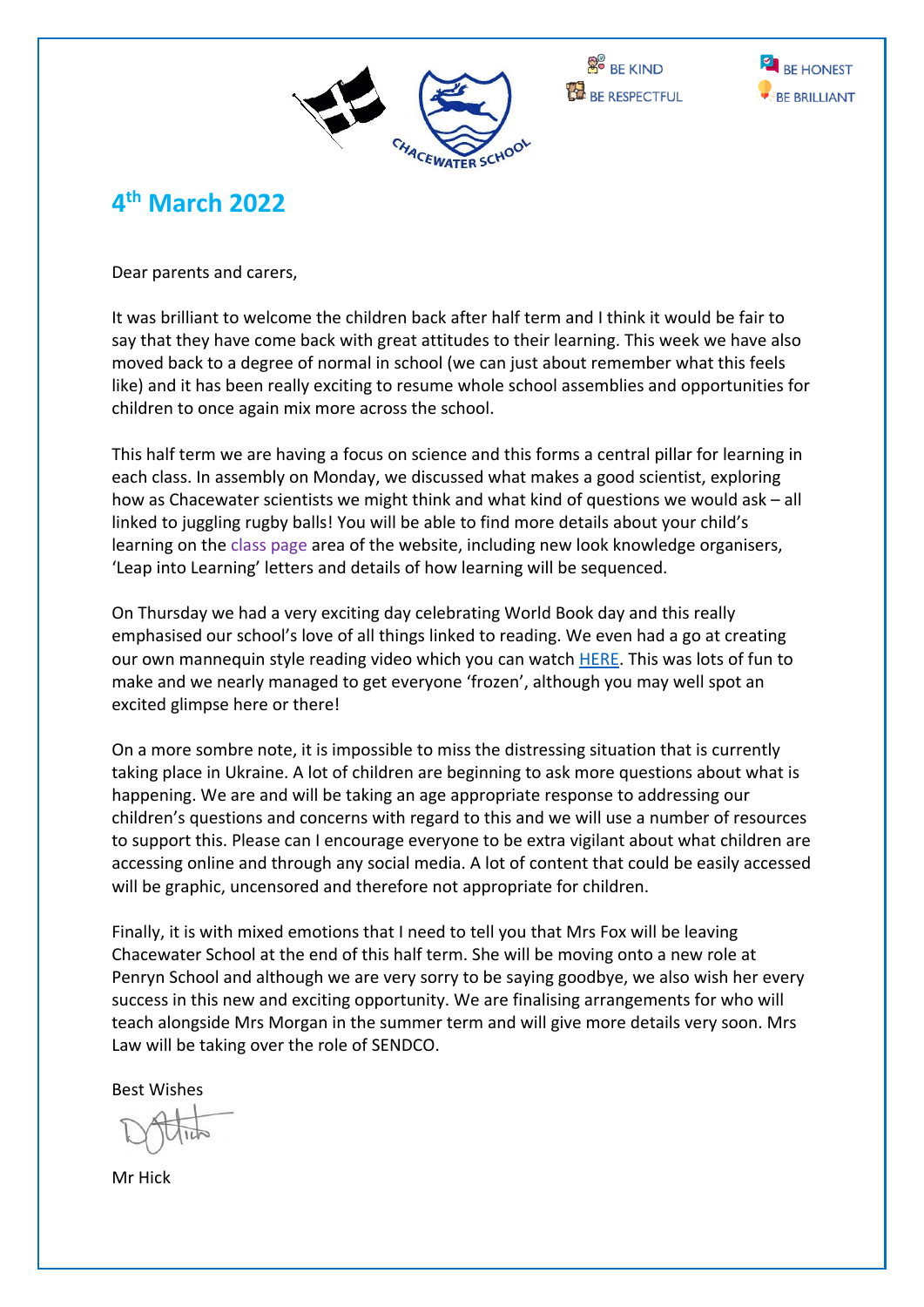## World Book Day

What a great day we had for World Book Day!

## Watch our video [HERE.](https://youtu.be/LW6wby_aIPs)







































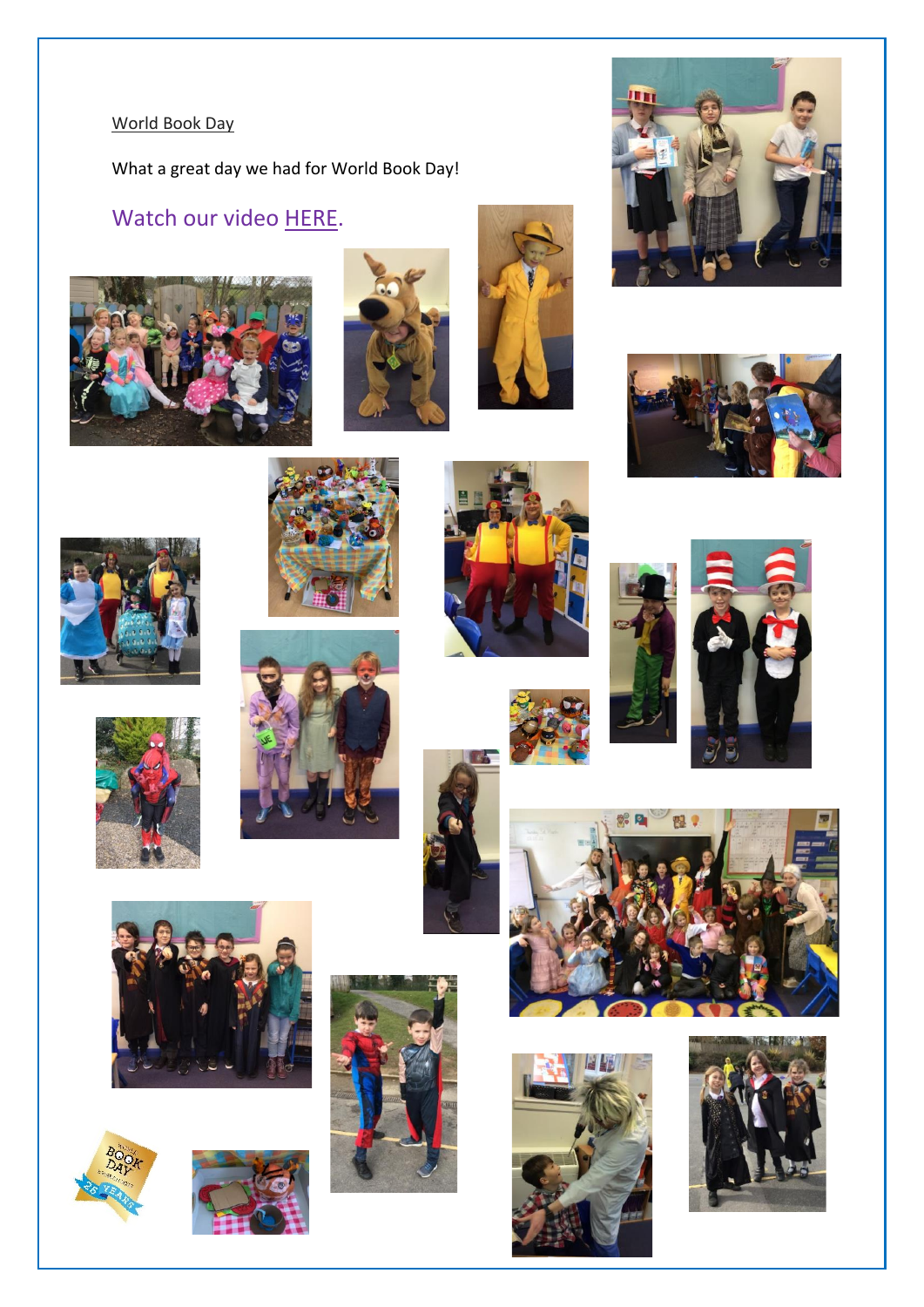## Clubs

Clubs will start next week. This half term we have trialled a different system for signs up and we have been able to allocate children in key stage 1 their first and second choice clubs. In key stage 2 we have made sure that all children have their first-choice clubs. Where some clubs have been under subscribed we have also been able to give children their second and third choices.

### Running



We know that we have some keen runners in school. On Saturday 26<sup>th</sup> March the annual Coose Trannack Cross Country is taking place and there in an opportunity for anyone that is interested in representing the school at this. As a school we will be able to register any children that would like to take part but parents/carers will need to transport their children and be responsible for

them on the day. Provisional times:

| Yr.R              | 300 <sub>m</sub> | 10:00am  |
|-------------------|------------------|----------|
| Yr.1              | 500 <sub>m</sub> | 10:15am  |
| Yr.2              | 500 <sub>m</sub> | 10:30am  |
| Yr.3              | 900m             | 10:45am  |
| Yr.4              | 1200m            | 11:00am  |
| Yr.5              | 1500m            | 11:15am  |
| Yr.6              | 1800m            | 11:30am  |
| <b>Adult Race</b> | 4800m            | 11.45am. |

If you are interested and would like more information then please speak to Mr Hick.

### St Piran's Day

To mark St Piran's day (5<sup>th</sup> March) we will be having our own St Piran Parade around the school on Thursday 10<sup>th</sup> March, accompanied with music from Miss Dyer. On this day we invite children to come to school wearing Cornish Colours if they would like to.



#### Twitter



Do you tweet? We are using our school twitter account regularly to share some of the amazing things that we are doing. Please take the time to follow us on Twitter @chacewatersch so that you can stay in touch with all that are doing.

You can also find the feed on the front page of our website.

#### Swimming

Red Oaks (Y5) two-week swimming block begins on 14<sup>th</sup> March. The Leisure Centre would like all children to wear a swimming hat and they will also need to ensure that they have swimming trunks/costume and a towel for each day. Goggles although not compulsory would also be very beneficial.

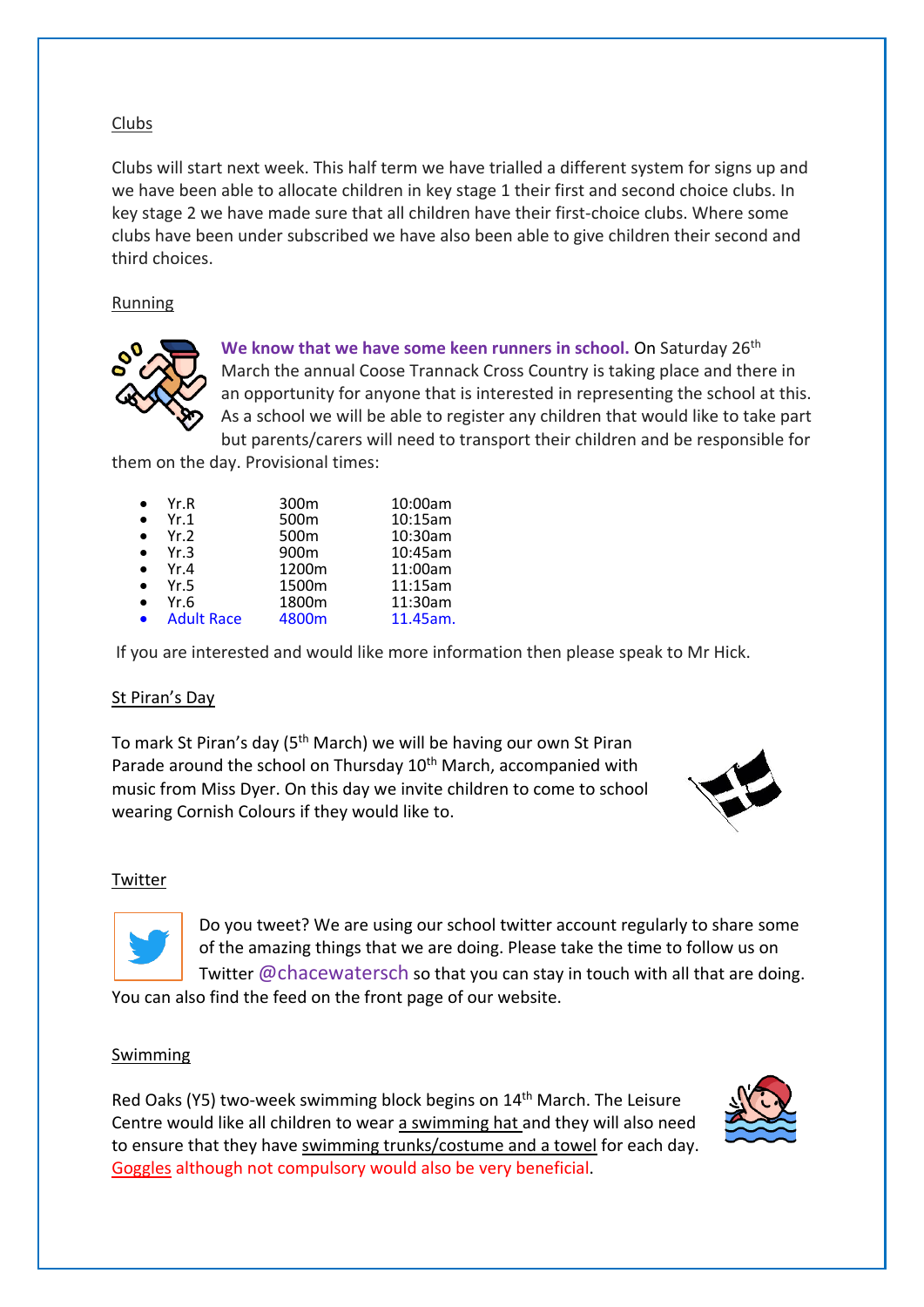## Parents Meetings

These are scheduled for the week beginning 4th April. We are aiming for all of these meetings to take place face to face. We will provide more details of how to book an appointment soon.

|                     | <b>Dates For Your Diary</b>                  |  |
|---------------------|----------------------------------------------|--|
| 14.3.22             | Year 5 Swimming Block begins.                |  |
| W/b 4.4.22          | <b>Parents Meetings</b>                      |  |
| 8.4.22              | <b>End of Spring Term</b>                    |  |
| 25.4.22             | <b>Start of Summer Term</b>                  |  |
| $30.5.22 - 3.6.22$  | <b>Half Term</b>                             |  |
| 6.6.22              | School closed - lieu of Jubilee Bank Holiday |  |
| $15.6.22 - 17.6.22$ | Year 6 Camp                                  |  |
| 22.7.22             | <b>End of Summer Term</b>                    |  |



# **GOLDEN AWARD WINNERS**

| <b>ACORNS</b>                 | Holly & Thea                                |  |
|-------------------------------|---------------------------------------------|--|
| <b>SEEDLINGS</b>              | Neo & Ivy-Rose                              |  |
| <b>BUDS</b>                   | Alfie & Millie                              |  |
| <b>YOUNG OAKS</b>             | Oliver & Annabelle                          |  |
| <b>BUR OAKS</b>               | Tom & Hayden                                |  |
| <b>RED OAKS</b>               | Annabelle & Immy                            |  |
| <b>MIGHTY OAKS</b>            | Freya & Oliver                              |  |
| <b>B</b> <sup>9</sup> BE KIND | BE HONEST                                   |  |
|                               | <b>DE RESPECTFUL</b><br><b>BE BRILLIANT</b> |  |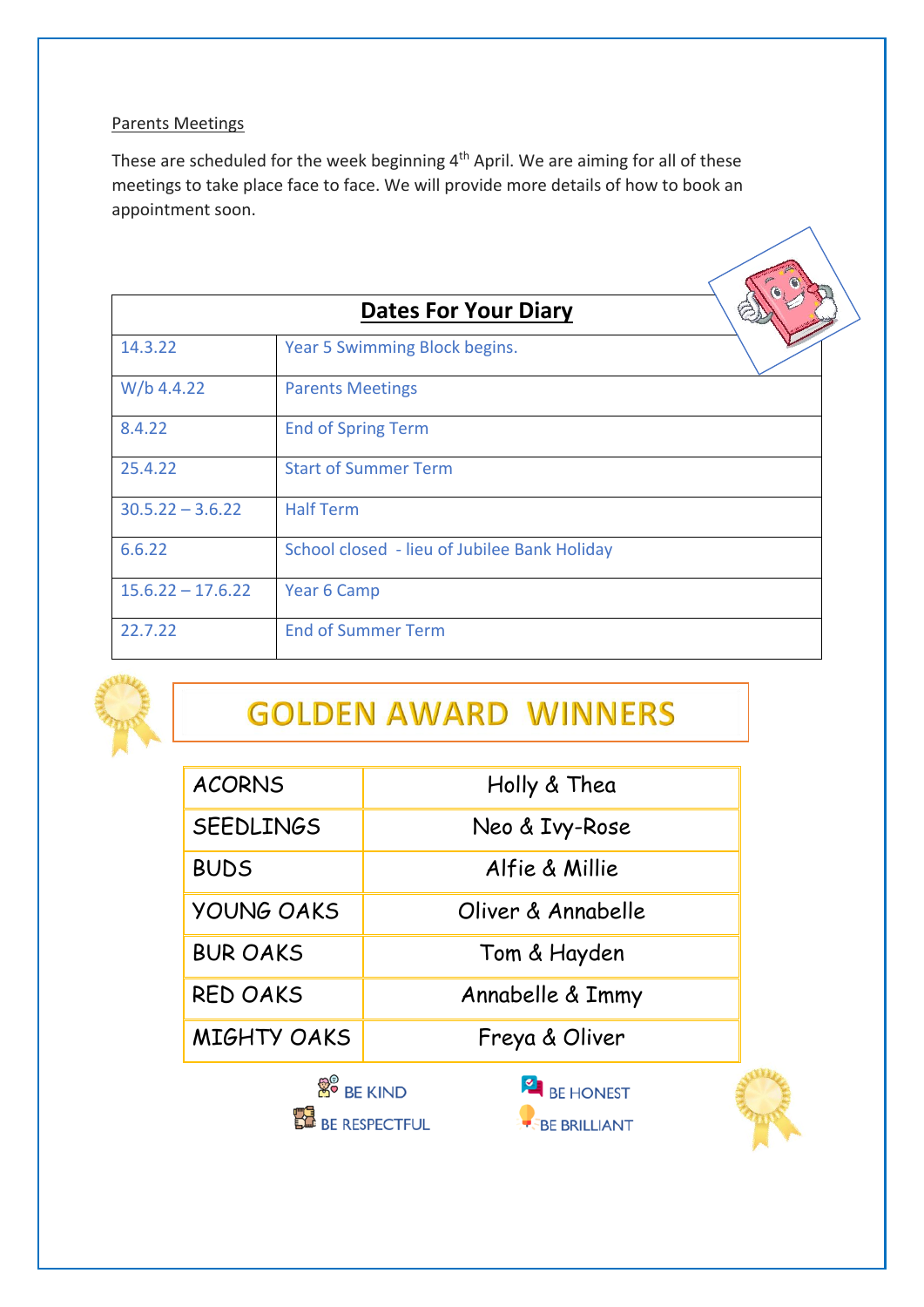#### Signposting



Dear Parents / Carers of TPAT Schools,

As peoples digital lives continue to grow, we know that for young people, spending an increasing amount of time online, holds lots of potential risks and concerns.

To allow you to help your young people navigate themselves through their ever rapidly growing digital lives, whilst at the some time allowing them to be independent digital users, we are running a special live, virtual online safety presentation on 09.03.22 at 7pm (On Zoom).

During this 60-90min session, Richard from The Stay Safe Initiative CIC will be helping you to understand your young peoples digital lives a bit more. Exploring what they are doing online, understanding the risks, and providing straight forward help and advice to keep everyone at home safe.

We know that many feel overwhelmed trying to keep up with the constant evolution of games, apps and social media platforms and are quite often understandably worried about, cyber-bullying, online grooming and what they are sharing online.

#### This session will allow you all to be informed and NOT scared!

During the informal O&A session at the end of the presentation. Richard will be happy to stay online for as much time as needed to help address any of your individual questions and comments.

### To book a free place at this event please use the link below or scan the QR Code.

https://forms.gle/HBcK8dyKdkbGvrDF7



## https://forms.gle/HBcK8dyKdkbGvrDF7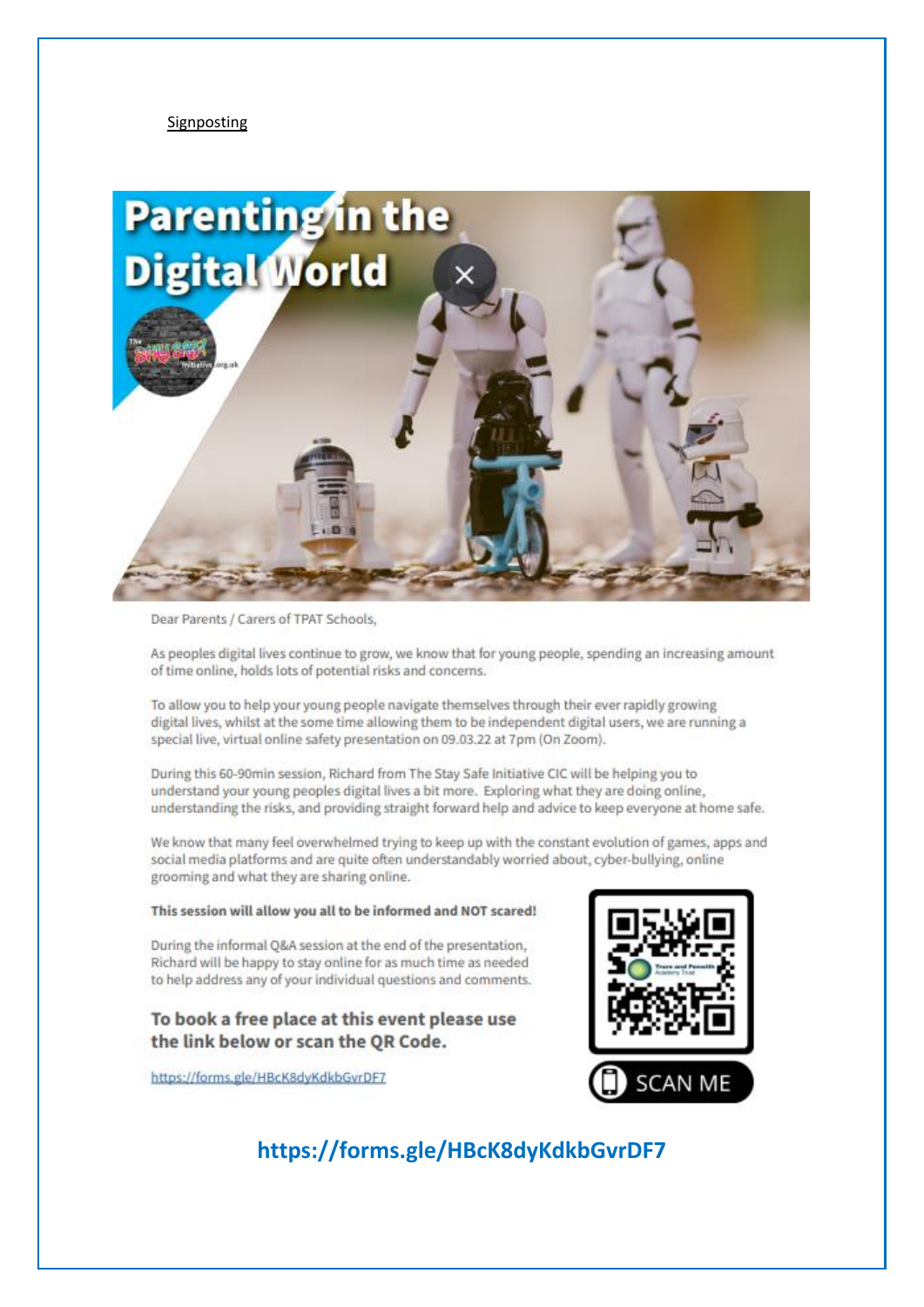

## **GeoCubed Spring Update 2022**



Delivering sustainable lithium

The £4.0 million Pilot Plant is being supported by the Conneal and Isles of Solly Local Enterprise Partnership ("LEP") through a £2.9 million from the UK Gavernment's Getting Building Fund.

#### **GeoCubed Updates**

## Cornish Lithium

It has been a busy start to the year, with the Pilot Plant and equipment being delivered to the United Downs site in mid-February. With the Pilot Plant components. on site the project team will soon begin commissioning the plant so that it can be operated from the start of April.



Pilot Plant components on site The GeoCubed site will need to run site lighting and a generator for this project due to its location.

The site lighting will only be used during working hours, although the generator will need to run continuously to keep the brine at the correct temperature. We will be using HVO (Hydrotreated Vegetable Oil) fuel, and will use noise baffles around. the generator to reduce noise. We are also looking into carbon offsetting measures.

#### **Direct Lithium Extraction Technology**

The pilot plant will trial the use of environmentally friendly Direct Lithium Extraction (DLE) technology. This selectively removes only lithium compounds from the water, and uses filters, ion exchange or membranes to dothis



Graphic of DLE technology to be used British Science Week 11th -- 20th March.

The theme of British Science Week this year is growth, and we have invited local schools to visit our site at United Downs to talk to them about the growth of the UK's lithium industry.

Geocubed.com







Countries three in the innovative mineral exploration and development company. with 40 locally based employees.

A drill rig ust up for exploration drilling

Why are they interested in lithium?

Lithium is found dissolved in the geothermal waters that circulate within the naturally permeable rocks beneath Cornwall. Lithium is used to create batteries for use in electric vehicles and renewable energy storage. At present there is no domestic supply of lithium, which is considered vital to the industrial strategy of the UK as it moves towards a zero-carbon future. Cornish Lithium aim to enable a greener and more sustainable supply chain of this much needed raw material.

Ministerial Visit



In January the United Downs site hosted Minister for Industry Lee Rowley and local MP Steve Double to explain how Connish Lithium is playing a key role in securing sustainable domestic supply of Lithium and other critical minerals for the UK economy.

#### Talks and the Visits

If you are involved with a group and would like a talk on lithium use and extraction and what we are doing in the local area, please get in touch and we can arrange this. There will also be some drop-in open days on the site at United Downs, please contact us on the email below or via the website contact form to register your interest and find out more details.

Get in Touch: info@geocubed.com